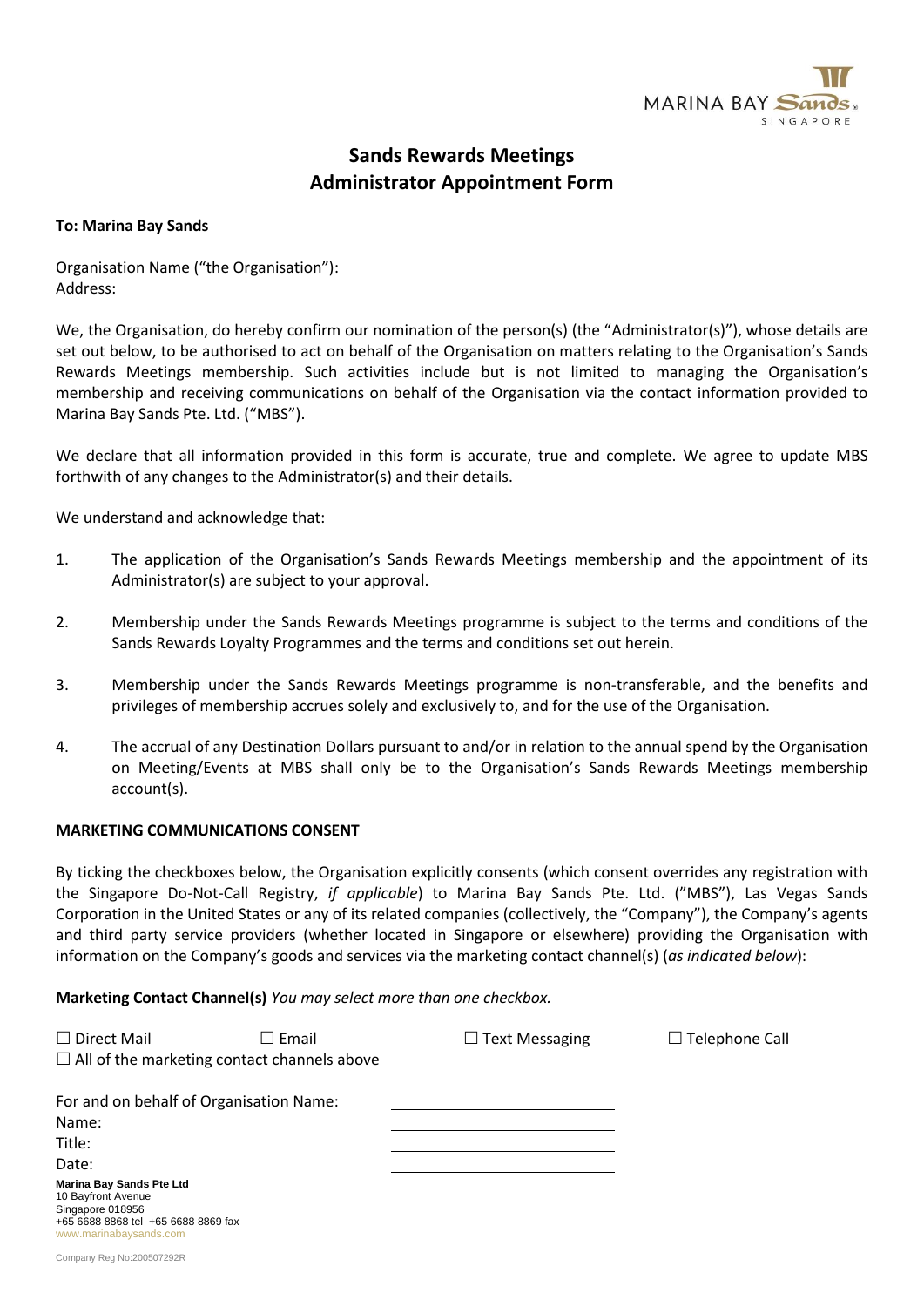#### **Contact information – Administrator #1**

| Name $-$ As shown in passport   |                    |  |
|---------------------------------|--------------------|--|
| <b>Designation</b>              |                    |  |
| <b>Business Mailing Address</b> |                    |  |
|                                 |                    |  |
| <b>Business Email Address</b>   |                    |  |
| <b>Business Telephone no.</b>   |                    |  |
| <b>Business Mobile no.</b>      |                    |  |
| <b>Passport or NRIC Number</b>  | <b>Exp Date</b>    |  |
|                                 |                    |  |
| <b>Country Issued</b>           | <b>Nationality</b> |  |
|                                 |                    |  |
| <b>Date of Birth</b>            |                    |  |
|                                 |                    |  |

 $\Box$  By checking this box, I hereby confirm that the above information is true, accurate and complete and that I am presently employed by the Organisation, and I further consent for Marina Bay Sands Pte. Ltd. ("MBS"), Las Vegas Sands Corporation in the United States or any of its related companies (the "Company"), the Company's agents and third party service providers and governmental and regulatory authorities (whether located in Singapore or elsewhere) (collectively, the "Parties") to collect, use, store and/or disclose to the Parties my personal data provided to MBS from time to time (the "Data") for the following purposes:

- (a) Managing and dealing with (including contacting me via telephone call, text message, email and/or postal mail regarding) matters relating to the Organisation's membership or loyalty programme and the Company's legal, operational and business needs including conducting surveys, data analytics, profiling, research and development activities to improve the Company's infrastructure, benefits and facilities;
- (b) Complying with or as required by the Company's internal policies or any applicable law, regulation, guidelines, notices, request or direction issued by any applicable regulatory or governmental authorities of any relevant jurisdiction that is binding on the Company; and

\_\_\_\_\_\_\_\_\_\_\_\_\_\_\_\_\_\_\_\_\_\_\_\_\_ \_\_\_\_\_\_\_\_\_\_\_\_\_\_\_\_\_\_\_\_

(c) acting in accordance with the prevailing MBS' privacy policy (*See* [http://www.marinabaysands.com/privacy-policy.html\)](http://www.marinabaysands.com/privacy-policy.html).

Administrator's Signature **Date** Date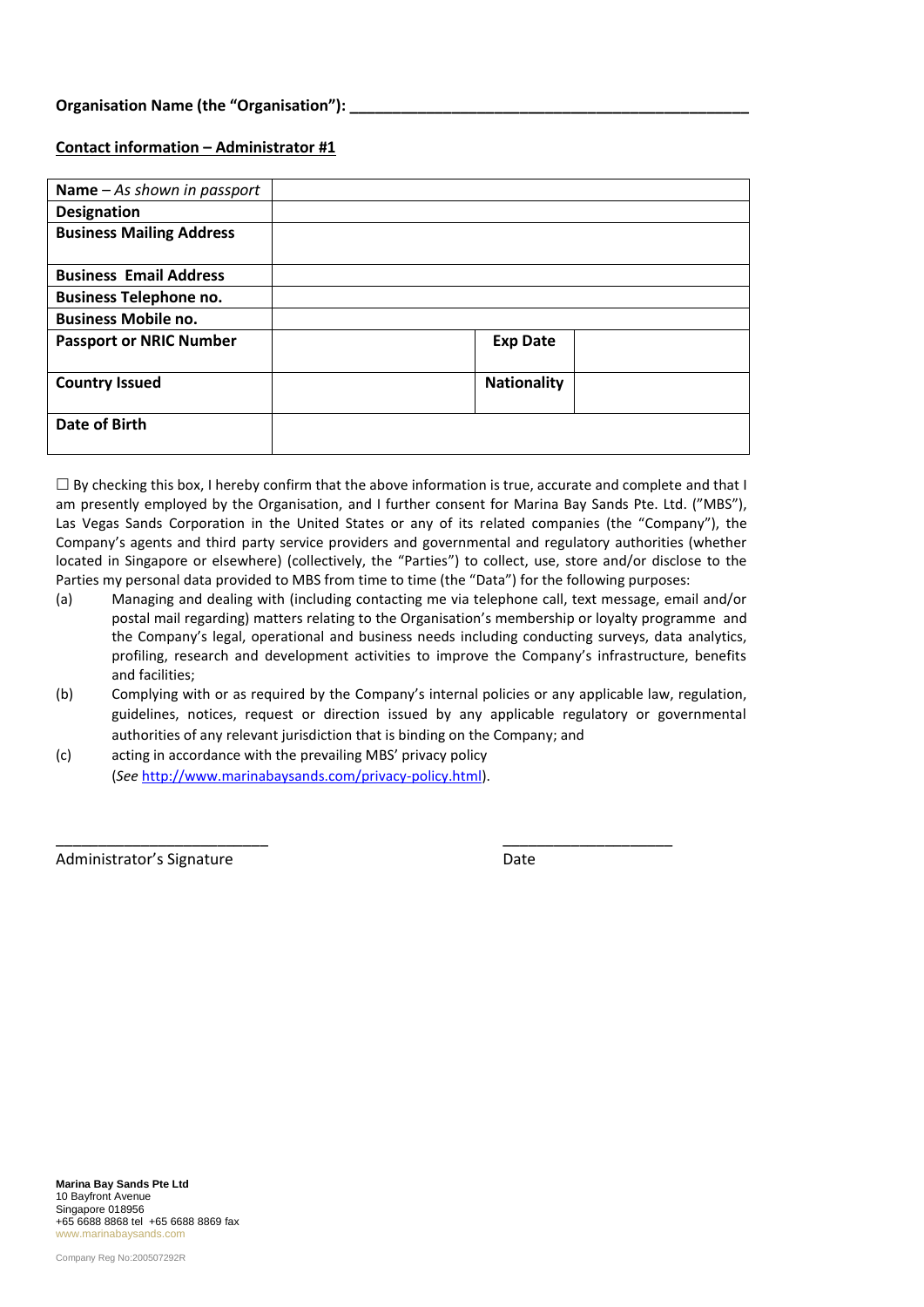#### **Contact information – Administrator #2**

| Name $-$ As shown in passport   |                    |  |
|---------------------------------|--------------------|--|
| <b>Designation</b>              |                    |  |
| <b>Business Mailing Address</b> |                    |  |
|                                 |                    |  |
| <b>Business Email address</b>   |                    |  |
| <b>Business Telephone no.</b>   |                    |  |
|                                 |                    |  |
| <b>Business Mobile no.</b>      |                    |  |
| <b>Passport or NRIC Number</b>  | <b>Exp Date</b>    |  |
|                                 |                    |  |
| <b>Country Issued</b>           | <b>Nationality</b> |  |
|                                 |                    |  |
| <b>Date of Birth</b>            |                    |  |
|                                 |                    |  |

 $\Box$  By checking this box, I hereby confirm that the above information is true, accurate and complete and that I am presently employed by the Organisation, and I further consent for Marina Bay Sands Pte. Ltd. ("MBS"), Las Vegas Sands Corporation in the United States or any of its related companies (the "Company"), the Company's agents and third party service providers and governmental and regulatory authorities (whether located in Singapore or elsewhere) (collectively, the "Parties") to collect, use, store and/or disclose to the Parties my personal data provided to MBS from time to time (the "Data") for the following purposes:

- (a) Managing and dealing with (including contacting me via telephone call, text message, email and/or postal mail regarding) matters relating to the Organisation's membership or loyalty programme and the Company's legal, operational and business needs including conducting surveys, data analytics, profiling, research and development activities to improve the Company's infrastructure, benefits and facilities;
- (b) Complying with or as required by the Company's internal policies or any applicable law, regulation, guidelines, notices, request or direction issued by any applicable regulatory or governmental authorities of any relevant jurisdiction that is binding on the Company; and

\_\_\_\_\_\_\_\_\_\_\_\_\_\_\_\_\_\_\_\_\_\_\_\_\_ \_\_\_\_\_\_\_\_\_\_\_\_\_\_\_\_\_\_\_\_

(c) acting in accordance with the prevailing MBS' privacy policy (*See* [http://www.marinabaysands.com/privacy-policy.html.](http://www.marinabaysands.com/privacy-policy.html)

Administrator's Signature Date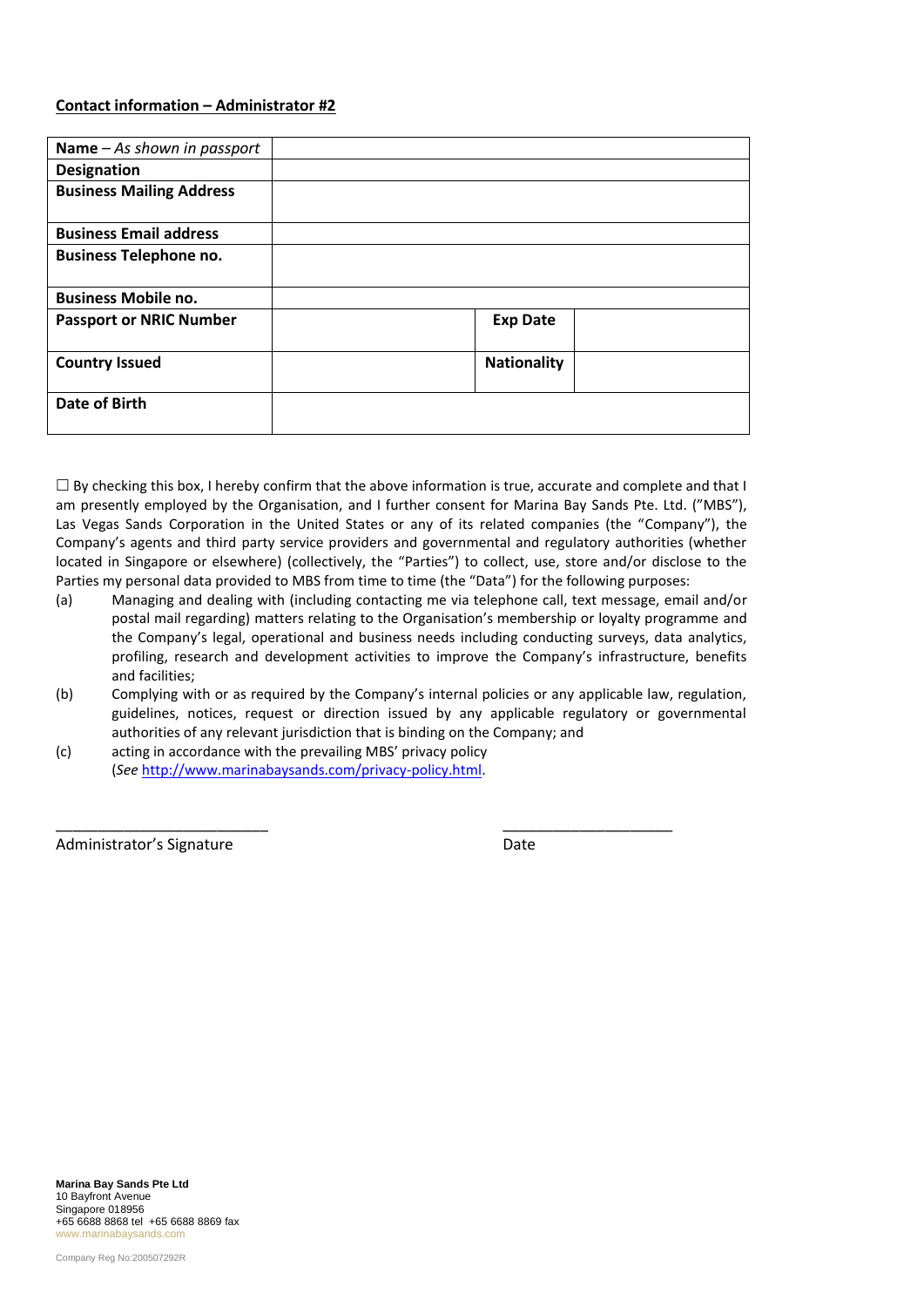#### **Sands Rewards Meetings Terms and Conditions**

- 1. Marina Bay Sands Pte Ltd's ("Marina Bay Sands") Sands Rewards Meetings Programme (the "Programme") is governed by the Terms and Conditions set out herein ("Terms and Conditions").
- 2. By submitting an application for membership to the Programme the Organisation accepts the Terms and Conditions. Membership and Members' entitlement to membership benefits and privileges of the Programme, including but not limited to the redemption of any benefits and privileges, is governed by these Terms and Conditions.

### **APPLICATION FOR MEMBERSHIP**

- 3. Organisation's booking meetings, selected meetings/groups of paid guest rooms or selected catering/banquet events held at Marina Bay Sands (the "Eligible Event") are eligible to join the Sands Rewards Meetings Programme.
- 4. Upon grant of the membership, the eligible Organisation shall be assigned an account and may appoint up to 2 of its employees as its authorized representatives to act on its behalf in relation to matters relating to its membership (the "Administrator(s)"), which includes serving as administrators of the account(s) under the Sands Rewards Meetings Programme (the "Account(s)").
- 5. The Organisation in appointing the 2 Administrators, authorizes the Administrators to deal with the Sands Destination Dollars and the associated privileges and benefits and shall be bound by the actions of the Administrators as if it were carried out by the Organisation itself.
- 6. The Administrator(s) must not be: (i) employed by Marina Bay Sands; (ii) below 21 years of age; and (iii) the subject of any exclusion order issued by the National Council on Problem Gambling of Singapore at the time of application.
- 7. Valid government-issued photo identification document (e.g. Singapore NRIC, Singapore driving license or passport) must be presented at the time of collection of membership card. For verification purposes, the Administrator(s) must produce such photo identification(s) or other identification documents that Marina Bay Sands may, in its absolute discretion, require.
- 8. Acceptance of the application for membership and grant of the said membership shall be at the sole and absolute discretion of Marina Bay Sands.
- 9. Upon the grant of the membership by Marina Bay Sands, the Administrator(s) will each be issued with a membership number and a membership card with the Administrator's photo (hereinafter, the "Photo Membership Card"). Administrator must be photographed by Marina Bay Sands for identity verification purposes and processing of the Photo Membership Card. Membership is only valid upon issuance of a Photo Membership Card. Marina Bay Sands may at its sole discretion withhold benefits and privileges from Administrator(s) who have not been issued with a Photo Membership Card. Photo Membership Cards are non-transferable and may only be used by the Administrator(s) to whom such cards were issued.
- 10. The Organisation is responsible for notifying Marina Bay Sands in writing immediately should there be any change of appointed Administrator(s) of the Account. In the event of the absence of such notification, any dispute, discrepancy or ambiguity arising thereof will be resolved based on the sole and exclusive discretion of Marina Bay Sands. Any account balance or status of the previous Administrator will be carried forward to the newly appointed Administrator as requested in the written notification, subject to approval from Marina Bay Sands. If written notification on any changes relating to the Administrator(s) is not provided to Marina Bay Sands forthwith, the Organisation's entire Account balance and status may be forfeited.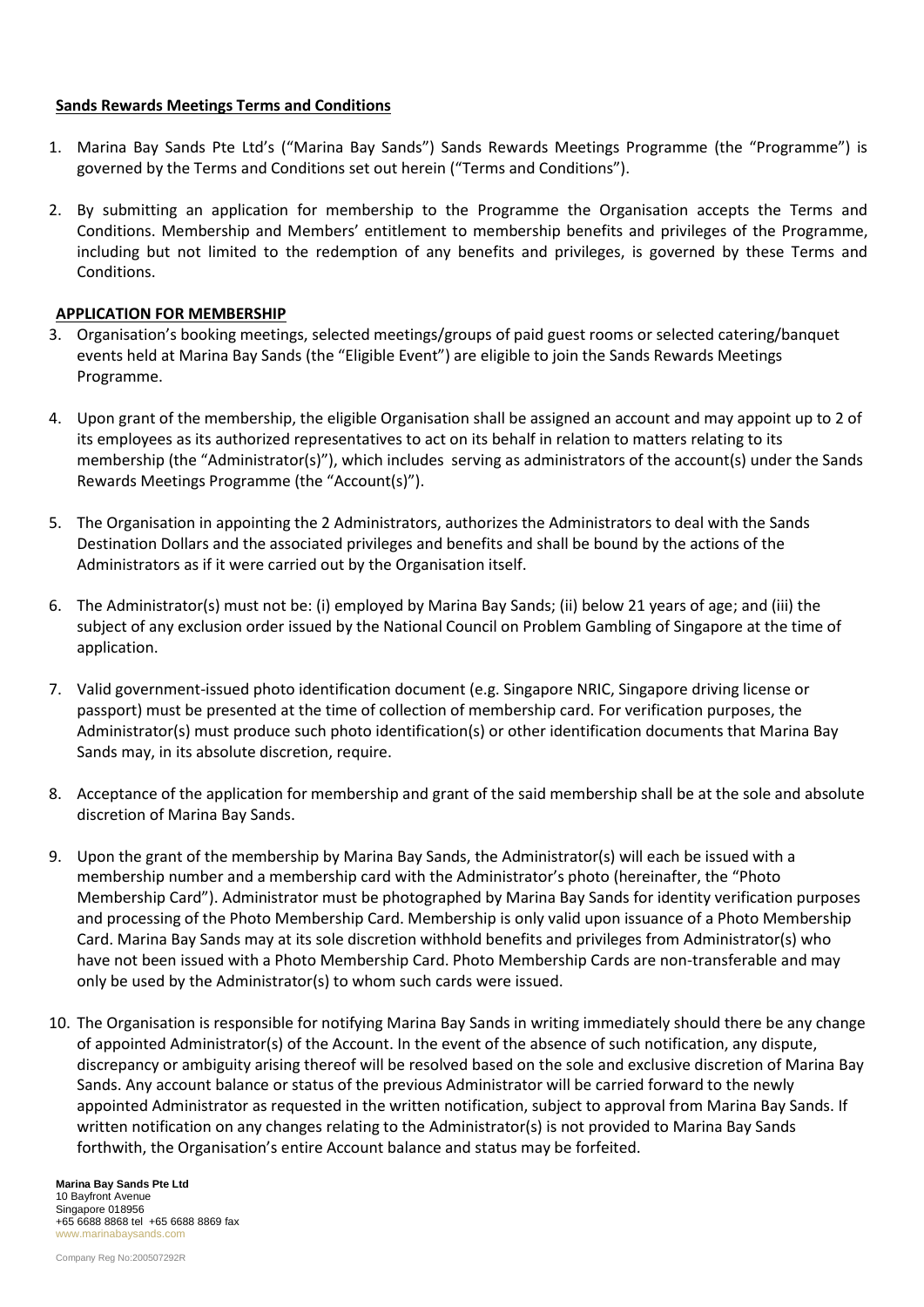#### **DESTINATION DOLLARS**

- 11. The accrual of Destination Dollars at for Eligible Event shall be subject to the following:
	- (i) For the Organisation to accrue Destination Dollars due from an Eligible Event, the Organisation must have a valid Administrator prior to the execution of the Contract for the Eligible Event.
	- (ii) Subsequent to joining the Programme, Marina Bay Sands shall award Destination Dollars to the Organisation for each Eligible Event held by the Organisation at Marina Bay Sands. Destination Dollars will be calculated and awarded by the last day of every quarter (January, April, July and October) for all Eligible Events which were held successfully in the previous quarter and for which the Organisation has made payment in full of all charges incurred in relation to the Eligible Event.
	- (iii) The Organisation may choose to have the Destination Dollars earned for an Eligible Event credited to one of its Accounts or both of its Accounts in the proportion specified by the Organisation. Where the Organisation does not notify Marina Bay Sands of its preferred apportionment of Destination Dollars prior to the earning of such rewards, the default Destination Dollars crediting scheme will apply where any Destination Dollars earned by the Organisations earned for an Eligible Event will be divided and credited equally into each of its Accounts.
	- (iv) There shall be no retroactive claim of Destination Dollars for Eligible Event(s) held at Marina Bay Sands prior to the Organisation joining of the Programme. Destination Dollars will not be retroactively credited for previously booked Eligible Event(s).
- 10. The accrual of Destination Dollars at Sands Rewards Outlets shall be subject to the following:
	- (i) Administrator(s) must present their Photo Membership Cards together with valid government-issued photo identification document prior to undertaking transaction at Sands Rewards Outlets. Destination Dollars will not be retroactively credited after completion of any transaction in the event that the Administrator(s) had failed to present his/her Photo Membership Card prior to conducting the said transaction.
	- (ii) Destination Dollars accrued in respect of a transaction at Sands Rewards Outlets will be credited to the Account within 48 hours of the transaction. In the event of technical issues, the Account(s) balances will be updated when the system is available.
	- (iii) Destination Dollars accrued on a particular date will expire on a first-in-first-out basis after 12 months from the date of accrual if not used or redeemed.
	- (iv) Administrator(s) may retain a maximum of 100,000 Destination Dollars in their account at any given point in time. Thereafter, earning of Destination Dollars will cease and resume only when the Account balance falls below 100,000 Destination Dollars.
- 11. Destination Dollars are non-transferable. Destination Dollars accrued using an Administrator's Photo Membership Card by person(s) other than the Administrator named on the Photo Membership Card shall be forfeited.
- 12. Marina Bay Sands shall not be liable for inaccurate accrual of Destination Dollars as a result of technical malfunction, operator fault, member misconduct or any circumstances beyond the reasonable control of Marina Bay Sands.

#### **REDEMPTION OF DESTINATION DOLLARS**

13. The Organisation shall be eligible for benefits and privileges allocated to the Programme. In order to qualify for the benefits and privileges on behalf of the Organisation, Administrator(s) must present their Photo Membership Cards together with valid government-issued photo identification document to be eligible for Membership benefits and privileges. Where required, each Administrator(s) shall also provide his/her Personal Identification Number (PIN).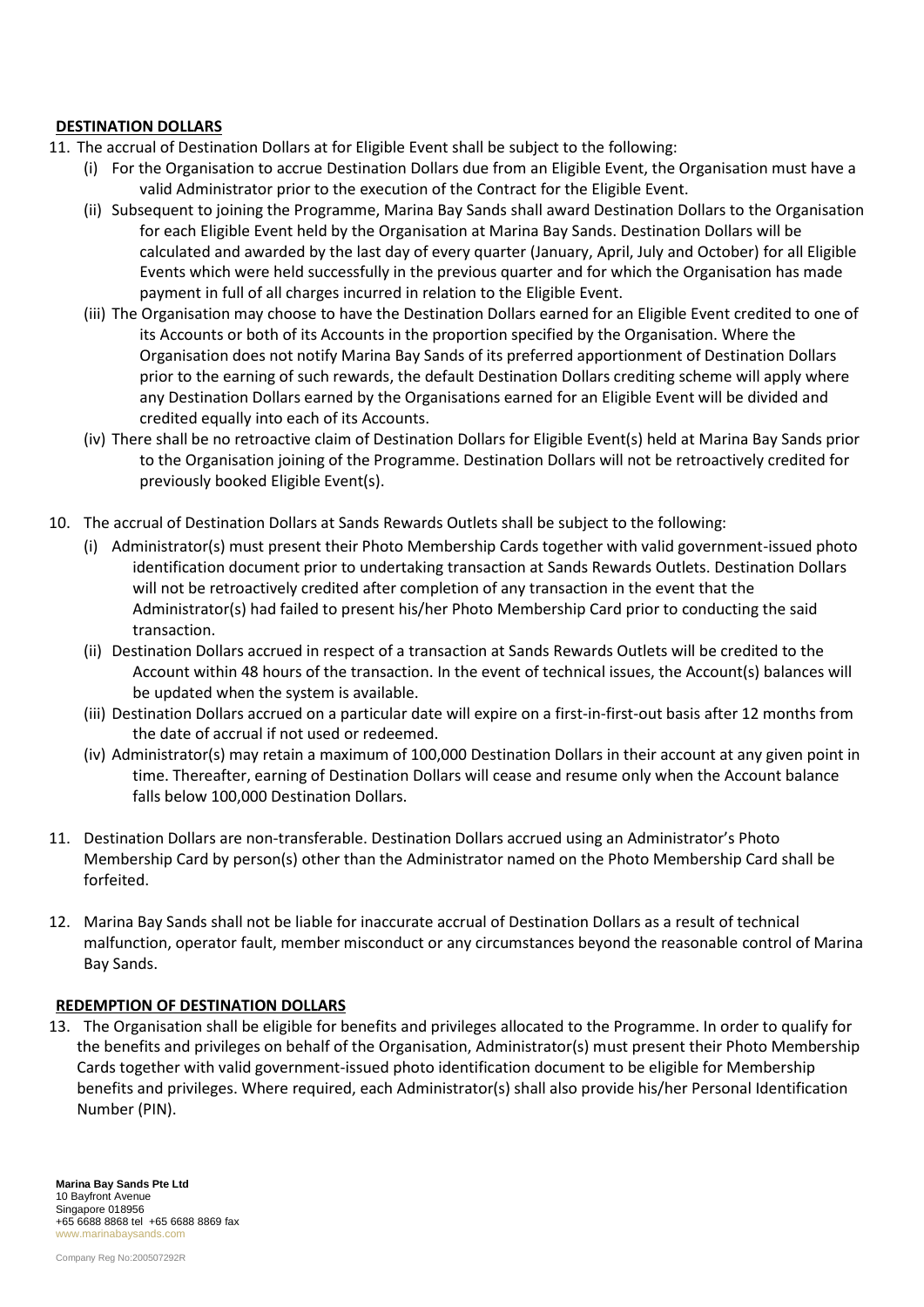- 14. Administrator(s) shall be entitled to redeem on behalf of the Organisation the respective Destination Dollars for Eligible Event. Administrator(s) must inform their respective Sales representative of Marina Bay Sands on such redemption upon booking the next meeting with Marina Bay Sands.
- 15. Administrator(s) shall be entitled to redeem on behalf of the Organisation the respective Destination Dollars for goods and services at any eligible Sands Rewards Outlets, subject to the following:
	- (i) Administrator(s) must redeem the Destination Dollars in person. Administrator(s) will be required to present their Photo Membership Cards together with valid government-issued photo identification document prior to undertaking the redemption;
	- (ii) Destination Dollars have no cash value, are not exchangeable for cash, and cannot be used for payment of gratuity;
	- (iii) Marina Bay Sands reserves the right, in its sole and absolute discretion, to charge an administration fee (the mode of payment and quantum of which shall be determined by Marina Bay Sands) for redemptions of Destination Dollars and/or to amend the quantum of such administration fees at any time with prior notice to be given to Administrator(s).
	- (iv) Redemption of Destination Dollars is final. There will be no refund of Destination Dollars once a transaction is completed.
	- (v) All redemptions of Destination Dollars are not eligible for tax refunds.
- 16. Destination Dollars are not allowed for redemption for the following transactions:
	- (i) The payment of gratuities, the purchase of goods that are classified as tobacco products, top-up cards, gift cards, gift certificates and/or shopping vouchers.
	- (ii) The purchase of goods or services using top-up cards, gift cards, gift certificates and/or shopping vouchers.
	- (iii) The purchase of goods or services at Sands Expo® and Convention Centre.
	- (iv) The purchase of pure gold or platinum items.
- 17. The redemption of Destination Dollars, eligibility of Membership benefits and privileges shall be at the sole and absolute discretion of Marina Bay Sands. Restrictions may apply.

## **GENERAL**

- 18. Organisation shall be responsible for updating Marina Bay Sands immediately of any change in personal details. Organisation shall consent to the use of the personal details provided to Marina Bay Sands for such purposes as Marina Bay Sands deems reasonably necessary to the administration and management of memberships and the Programmes.
- 19. Administrator(s) shall be responsible for the safekeeping of their Photo Membership Cards and non-disclosure of their Personal Identification Number (PIN) to any other person(s).
- 20. Marina Bay Sands will replace lost or stolen Photo Membership Cards up to a maximum of 2 times without charge. Subject to these Terms and Conditions, an administrative fee of \$10 will be levied for the issue of the third replacement card onwards. The Photo Membership Card is the property of Marina Bay Sands and must be returned unconditionally and immediately upon demand.
	- (i) If the Photo Membership Card is lost or stolen, Administrator(s) must report this loss immediately to temporarily deactivate the account in person or by phone to Sales Representative (6688 3000). A replacement card will be issued to the Administrator(s) upon presentation of valid government-issued photo identification document. Marina Bay Sands is not responsible and will not be held liable for any transactions made while the card is lost or stolen. The decision of Marina Bay Sands management is absolute and final in the event of any dispute.
	- (ii) Enquiries concerning an Organisation account must be undertaken by the Administrator(s) personally.